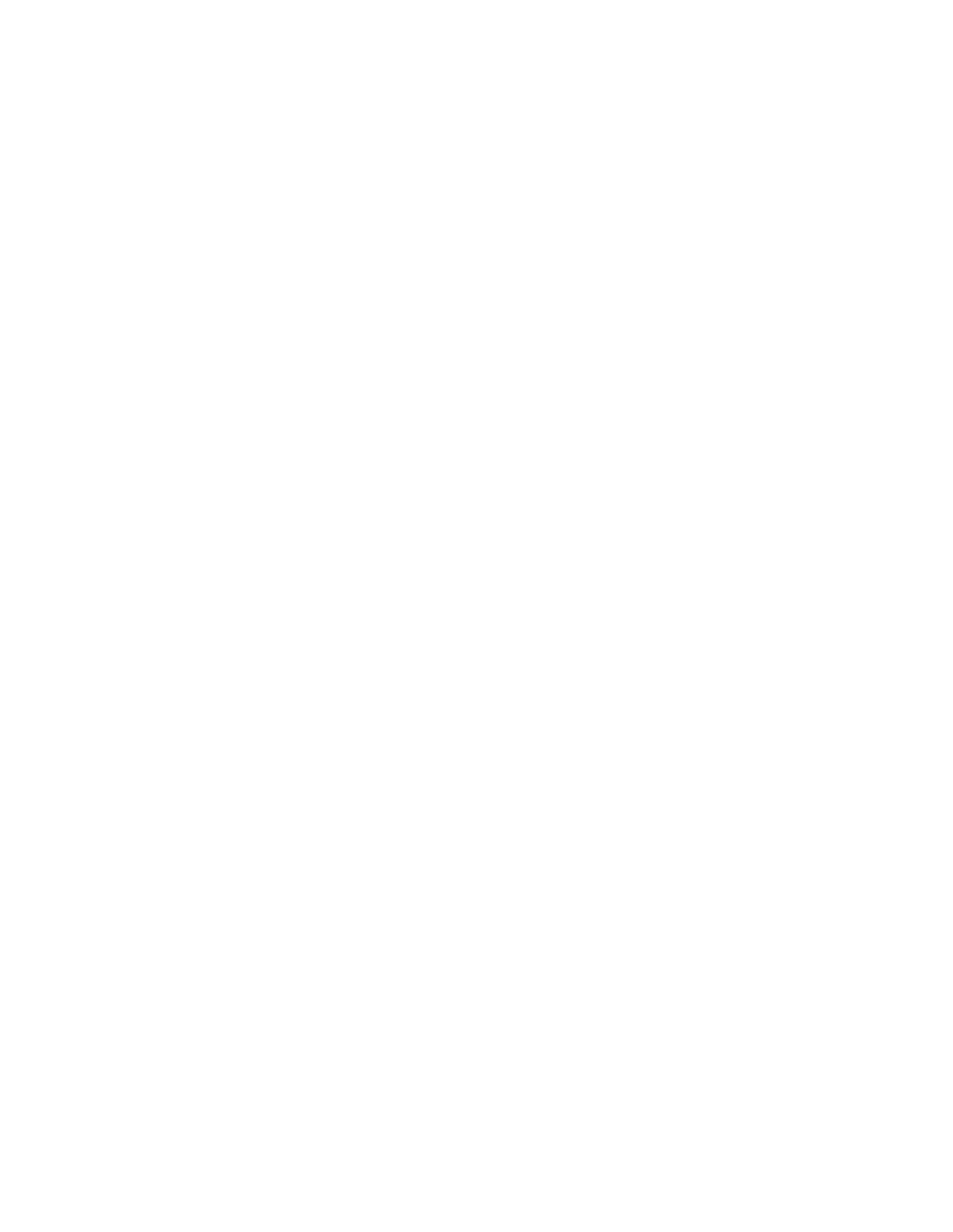# **Background**

PART has provided a first & last mile service connecting its regional hub to surrounding employment centers for 15 years. The service, branded as the Airport Area Shuttles, takes PART Express bus passengers to and from their place of employment or to connect with air travel at Piedmont Triad International Airport (GSO). These shuttles are a vital part of the service PART Express provides. Over the past year, customer concerns regarding missed passenger pick-ups; driver speed; missed connections with PART Express; and difficulties explaining how the service works, have become clear through the PART call center service. Call center staff have a close relationship with shuttle passengers, speaking with each of these customers at least once a week.

The shuttle system was not analyzed as part of the overall system analysis completed in April 2017. Its challenges and service delivery are significantly different from the PART Express system; thus, the analysis of the Airport Area Shuttles was conducted separately.

## **Ridership**

Shuttle ridership fluctuations mirror ridership fluctuations on PART Express Routes 1, 2, and 3 and vary with seasonal employment opportunities which exist in the shuttle service area. Current shuttle ridership is detailed in the chart below:

| <b>Airport Area Shuttle Ridership</b>                      |                                                      |                     |         |        |        |       |         |        |  |
|------------------------------------------------------------|------------------------------------------------------|---------------------|---------|--------|--------|-------|---------|--------|--|
|                                                            |                                                      |                     |         | 2016   | 2017   |       |         |        |  |
|                                                            | Hourly                                               | Daily               | Monthly | Annual | Hourly | Daily | Monthly | Annual |  |
| Peak (30-minute<br>service, 6AM to<br>9PM & 3AM to<br>7PM) | 28                                                   | 199                 | 4,202   | 50,422 | 25     | 174   | 3,681   | 44,169 |  |
| Off-peak (60-<br>minute service,<br>9AM to 3PM) *          | 5                                                    | 31                  | 655     | 7,854  | 6      | 45    | 943     | 11,310 |  |
|                                                            |                                                      | <b>Total Annual</b> |         | 58,276 |        |       |         | 55,479 |  |
|                                                            | Shuttle ridership as a % of<br>entire PART ridership |                     |         | 12.92% |        |       |         | 13.72% |  |

\*After July 2017, off peak service includes two more hours per day: from 7PM to 9PM.

## **Current Service Delivery**

The service roughly operates in a 2 to 3-mile radius from the hub. Passenger pickups and drop-offs operate on a 30 or 60-minute headway. There is no printed schedule, no time points along the route, and no bus stop signs. The service is similar to a demand response service with four vehicles during peak hours, each covering a fourth of the service area; and two vehicles during off-peak, each covering half the service area. Passengers must call and schedule a pickup 30 minutes prior to the 30/60-minute window during which they wish to be picked up. And that pickup must be timed with the Express Bus they want to catch.

Passengers have indicated to PART staff that the scheduling process for the shuttles is confusing; and, due in part to this confusion, it is also a challenge to market and promote the service. Challenges and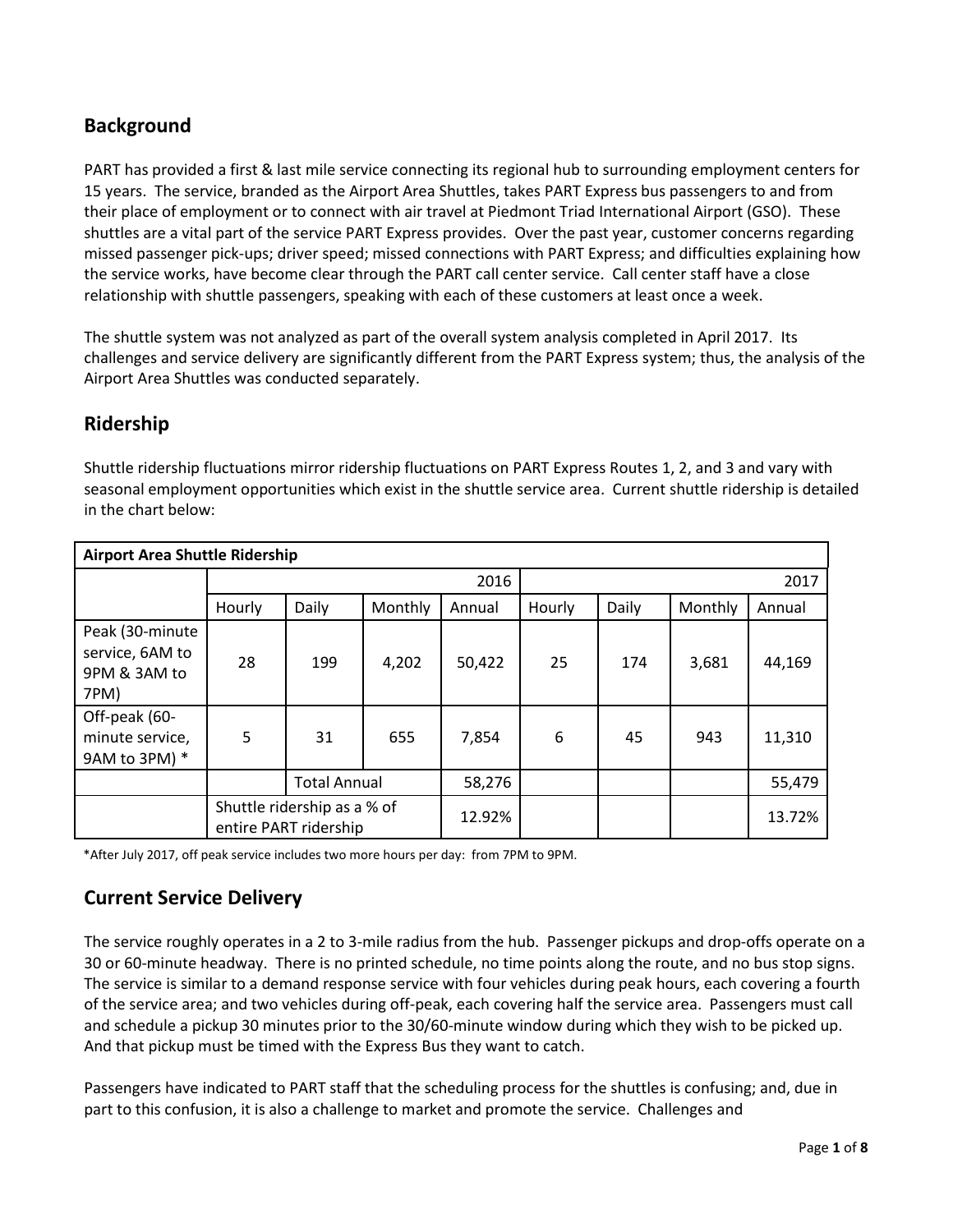misunderstandings with the scheduling process can lead to missed passenger pickups and therefore missed connections.

Passengers have also mentioned that operators exceed the speed limit in order to complete their route and make it back to the CTC. During peak service periods drivers are expected to convey passengers and return to the CTC—to/from each destination/origin's front door and without a standard routing—in less than 30 minutes. This expectation creates an environment that encourages operators to rush their route.

## **Known Issues**

There is no local transit service operating in the airport area although this large geographic area is one of the major employment districts of the Piedmont Triad. With the volume of people who need to move into and out of the area every day, PART created the shuttle service because of the lack of existing transit service and to supplement the PART Express routes that converge in the area at the CTC. The shuttle service was designed as a first/last mile service without specific stops or time points along a route (only the start and end points and times of the trips were set). This is a high level of service which takes the transit customer to their travel destination without requiring additional travel by foot or other means. It is also a somewhat customized service allowing the consumer to set their drop-off and pick-up times according to a 20-minute window of time (during peak travel).

Providing first/last mile level of service in the area has proven challenging because of the suburban land-use design. Under this design paradigm workplaces are confined to business parks and strip malls which require that most front doors are set 100 feet or more off the public roadway. This design also requires limited street connectivity which insures moderate to large distances needed to move between destinations. Yet in order to connect with PART Express service at the CTC, strict time limits on the duration of shuttle trips are required. Together, these challenges make service delivery to the front door of every destination in the airport area impossible.

Another challenge for the service has been explaining how to use it to potential customers and keeping current customers satisfied with its reliability. These two issues stem from the same two design flaws—the pickup/drop-off time customization window being too long and the lack of standardized routing along each shuttle route. Since the direction of a shuttle's trip was never consistent, the customer didn't know if they would be at the beginning of the route one day and the end the next day. The only guarantee was that the customer would be dropped-off or picked-up according to the 20-minute window they choose.

A more standardized approach to service delivery was needed. The PART team decided to focuses on the following:

- Explainability: the service delivery needs to be easy to explain and illustrate.
- Reliability: A customer should be able to count on the bus being consistent in routing and timing. For customers who will still need to pre-reserve a pick-up, the tools to complete this task need to be simple and reliable.
- Safety: The temporal and spatial requirements put on operators to complete their trips need to be appropriate and attainable.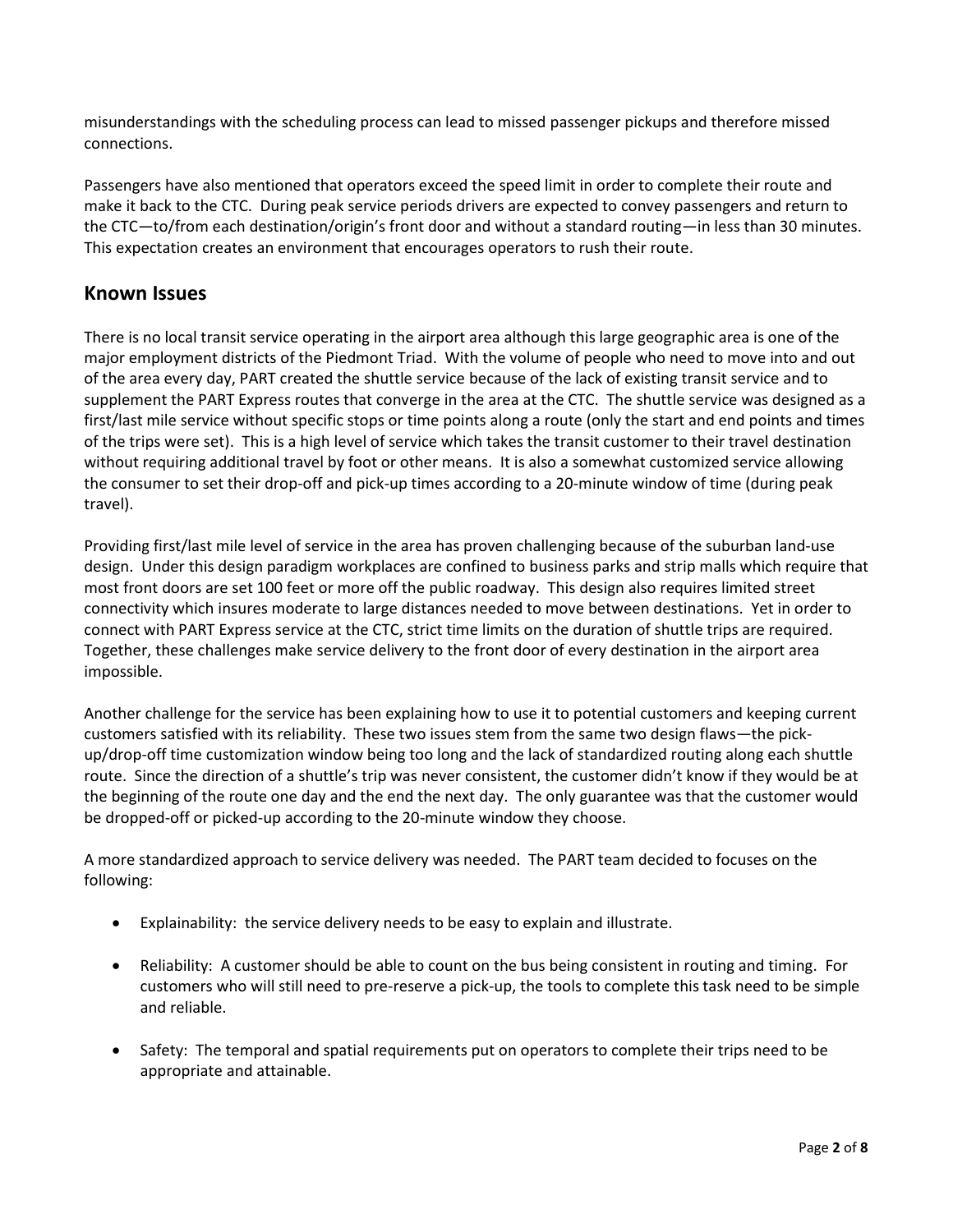## **Analysis**

## **Service Delivery Options<sup>1</sup>**

A 30-minute slot scheduled for a shuttle trip must account for several stops, dwell time at bus stops (for customers to exit or board the bus), appropriate amount of dwell time at the CTC for passengers to make their connections with other routes. A reasonable, safe breakdown of the 30 minutes trip looks like this:

| Dwell time at CTC         | .5 n |
|---------------------------|------|
| Travel time outbound      | 10.  |
| Total dwell time at stops | 5 n  |
| Travel time inbound       | 10   |

ninutes minutes ninutes minutes

Image 1 shows a 10-minute drive isochrone from the CTC, meaning that is the farthest extent a shuttle can drive under the best conditions. The street network and speed limits determine the isochrone, but it does not take into account dwell time or recent changes in the highway network north of the CTC.





 $\overline{\phantom{a}}$ 





Image 2 is a heat map of bus door openings for the shuttle system in 2017. The red dots represent the highest number of bus door openings. The map reveals several groups of locations with more door openings than others.

One goal of a new service delivery system should always be preserving and hopefully increasing ridership. Using the isochrone, the 20-minute (approx. 12-mile round trip) outbound/inbound limitation and the boardings heat map, planning staff can sketch out routes that include the popular locations and stays within the 30 minute trip window.

From these maps PART staff identified spatial limits to match the temporal constraints necessary for connectivity with PART Express, and spatial patterns in light of the street network and the most popular destinations. Staff found five or six potential routings/ areas for the Airport Area Shuttles that would cover the majority of current customer destinations.

 $^1$  Note: This analysis only applies to peak hour shuttle service. At is assumed that the non-peak shuttle service which has a 60-minute window does not suffer from a safety concern and any improvement in explainability and reliability would be addressed in this analysis.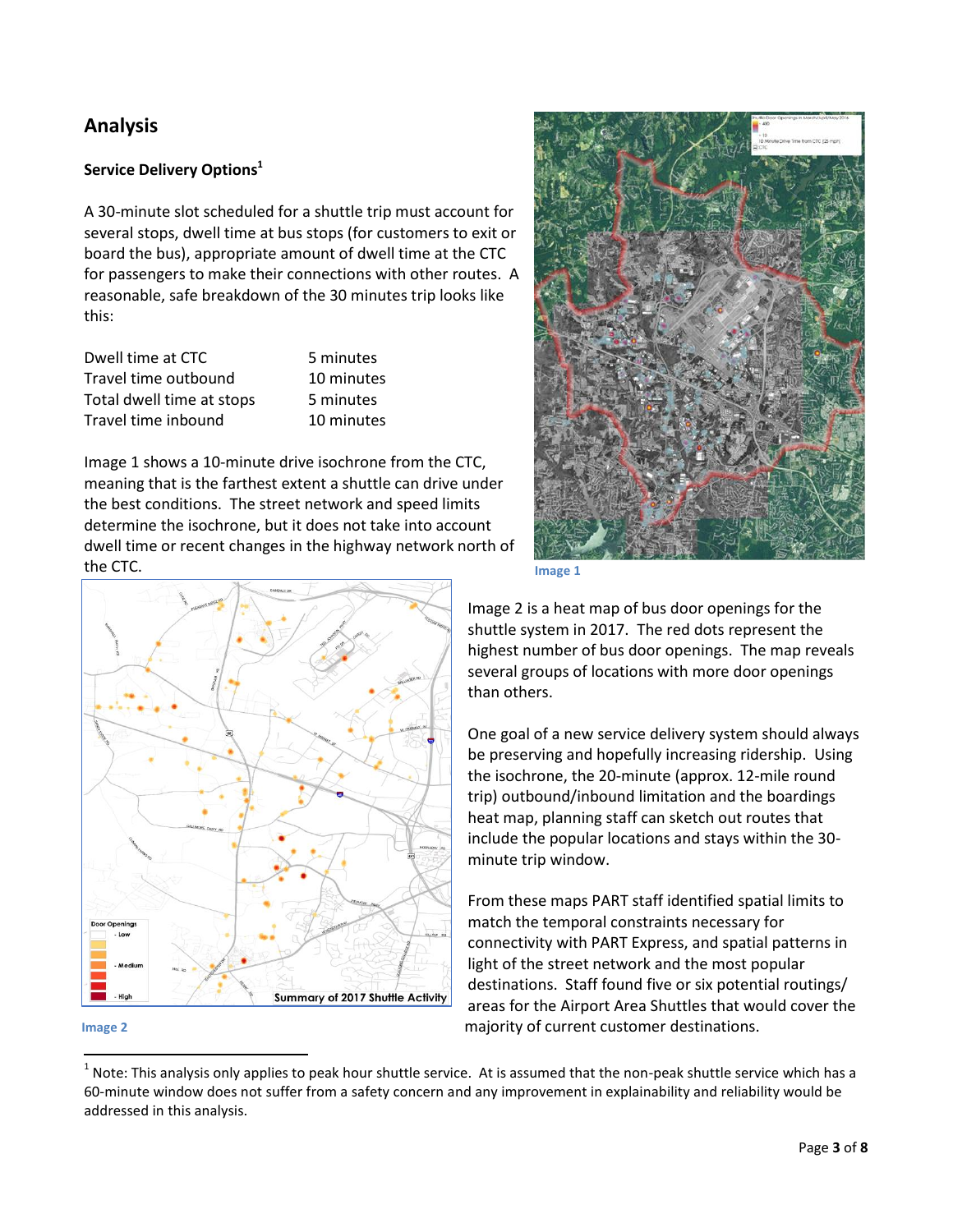PART staff has identified three potential service delivery options for the known issues affecting the airport area shuttle system:

### **1. Expansion of Current Service System**

- Keep the current service delivery method in place;
	- o Continue providing door to door (first/last mile) service;
- Add a dedicated airport shuttle; and
- Increase the number of service areas from 4 to 6, thus decreasing the physical area served by each individual bus.

Maintaining the current Airport Area Shuttle system will require an increase in staff and put stresses on the current PART fleet (potentially requiring at least one new vehicle purchase). This option would continue the greatest flexibility for customers and improve the transit experience, yet it will not simplify the system for ease of use. This option offers no additional standardization and does not improve marketability.

### **2. Implement a Traditional Fixed Route System**

- Move to a pure fixed route system with set routings, traditional stops and time points;
- Add a dedicated Airport Shuttle; and
- Eliminate call ahead scheduling

Switching to a pure fixed route system would take away some of the flexibility the service currently provides; and, initially, ridership would drop because "off-route" locations would no longer be served. In the long run however, ridership may increase due to the reliability and understandability fixed route service brings. Bus stops would have to be identified and signed; the door–to–door service would be discontinued.

### **3. Implement a Hybrid System** (see Image 3)

- Establish a firm service area boundary;
- Create "soft" routings which have one firm, mid-trip time point;
	- o "soft" routing allows for limited distance deviations
- Include a limited number of designated stops;
- Continue call ahead scheduling for any deviation requests; and
- Add a fifth shuttle

Switching to this style of hybrid system, with limited fixed bus stops, deviated bus stops (within a set limit on distance and/or number) and a mid-route time point will retain a portion of the flexibility of the current shuttle system. But the primary attractiveness of this system is



**Image 3**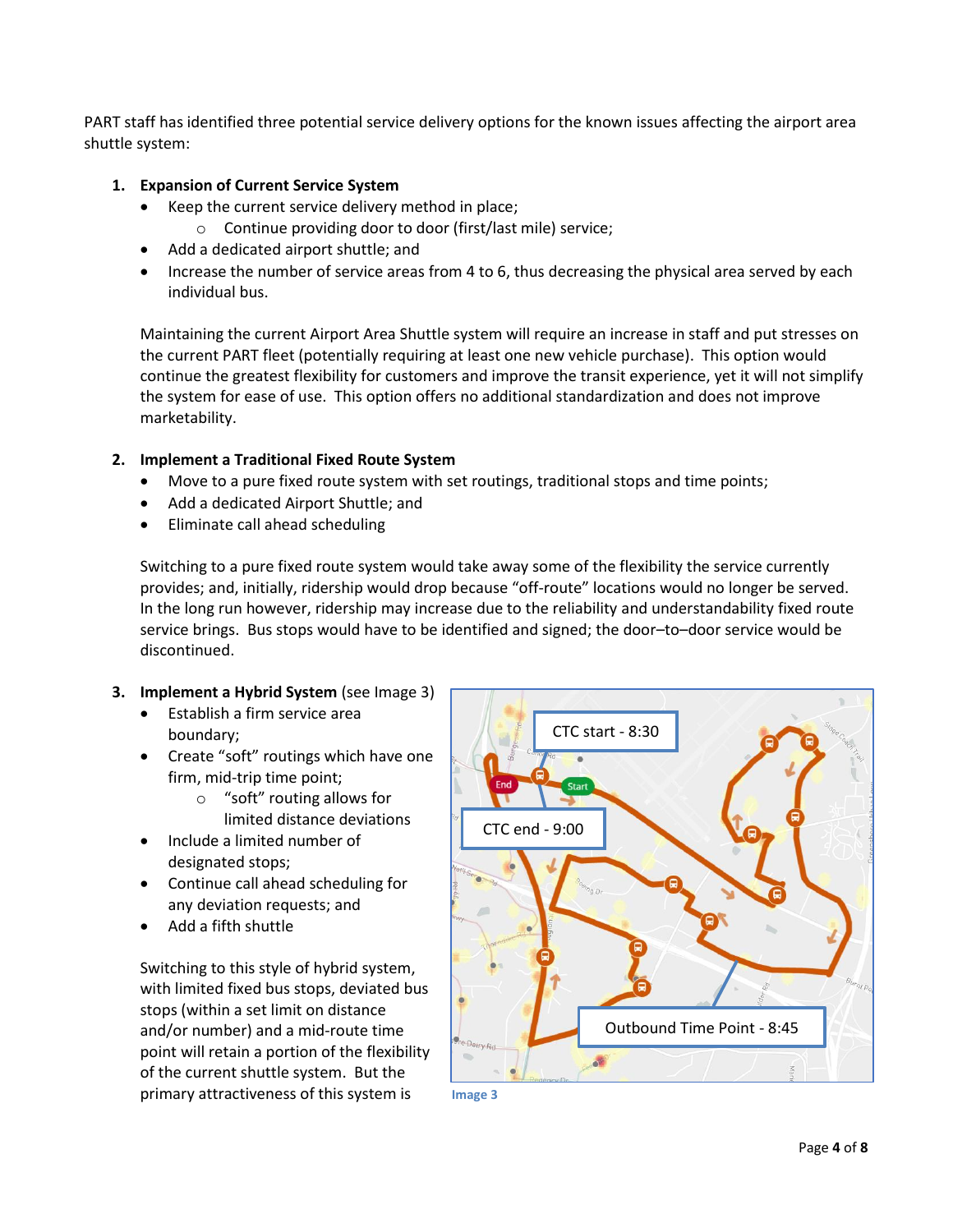that it incorporates characteristics from the pure fixed route system designed to substantially improve reliability and explainability. Some fixed bus stops will have to be identified and signed, and a midroute, time point stop will have to be determined.

The table on the following page ranks the service options and their appropriateness within the broader PART system of connectivity.

| Service Option                                                                                                                                                                                                                                                                                                                                                                                                                                                                                                                                                                                                                                                                                                                                                                                                                                                                                                                                                                                                                                                                                                                                                                                                                                                                                                                                                                                                                                                                                                                                        | Explainability | Reliability | Safety | Vehicle Needs | Flexibility | Cost     | Marketability | Ridership  | <b>Bus Stops</b>  | Door to Door |
|-------------------------------------------------------------------------------------------------------------------------------------------------------------------------------------------------------------------------------------------------------------------------------------------------------------------------------------------------------------------------------------------------------------------------------------------------------------------------------------------------------------------------------------------------------------------------------------------------------------------------------------------------------------------------------------------------------------------------------------------------------------------------------------------------------------------------------------------------------------------------------------------------------------------------------------------------------------------------------------------------------------------------------------------------------------------------------------------------------------------------------------------------------------------------------------------------------------------------------------------------------------------------------------------------------------------------------------------------------------------------------------------------------------------------------------------------------------------------------------------------------------------------------------------------------|----------------|-------------|--------|---------------|-------------|----------|---------------|------------|-------------------|--------------|
| <b>Increase</b><br>in<br>Current<br><b>Service</b>                                                                                                                                                                                                                                                                                                                                                                                                                                                                                                                                                                                                                                                                                                                                                                                                                                                                                                                                                                                                                                                                                                                                                                                                                                                                                                                                                                                                                                                                                                    | Low            | Low         | Low    | High          | High        | High     | Low           | No<br>gain | No                | Yes          |
| Fixed<br>Route                                                                                                                                                                                                                                                                                                                                                                                                                                                                                                                                                                                                                                                                                                                                                                                                                                                                                                                                                                                                                                                                                                                                                                                                                                                                                                                                                                                                                                                                                                                                        | High           | High        | High   | High          | Low         | Moderate | High          | Gain       | Yes -<br>Numerous | No           |
| Hybrid                                                                                                                                                                                                                                                                                                                                                                                                                                                                                                                                                                                                                                                                                                                                                                                                                                                                                                                                                                                                                                                                                                                                                                                                                                                                                                                                                                                                                                                                                                                                                | Moderate       | Moderate    | High   | Low           | Moderate    | Low      | Moderate      | Gain       | Yes -<br>Limited  | Limited      |
| Reliability and Simplicity are two factors that most transit passengers demand, especially those that are<br>exploring transit options or are learning a new transit system. Most transit users understand a traditional fixed<br>route system-that a vehicle picks them up at specific location on a schedule, follows a predetermined route<br>and drops them off at another specific location according to the schedule. Experience tells us that even this<br>traditional system can be confusing to people, regardless of how well an agency designs brochures, websites,<br>apps and maps or trains its call center employees. So, PART staff is not surprised that a service which requires a<br>phone call to schedule a trip, does not have a defined route, and has a 30-minute pickup window can be viewed<br>as un-reliable and complicated by many of our customers and too complicated for people who have decided not<br>to use the service.<br>Simplifying the service delivery is only one part of making the current shuttle service more reliable and easily<br>understandable. For first/last mile and deviated fixed route services other considerations are the process of<br>scheduling a trip and planning the trip. Use of better technology can play a role. An online scheduling platform<br>that passengers and call center employees can use to schedule trips and seamlessly communicates the manifest<br>to the bus operator would be an improvement over the current system. Secondly the ability to tell a passenger |                |             |        |               |             |          |               |            |                   |              |
| "this is the route the shuttle takes, this is the 10-minute window that you will be picked up in," and "these are<br>the locations it serves" again provides reliability and simplicity.                                                                                                                                                                                                                                                                                                                                                                                                                                                                                                                                                                                                                                                                                                                                                                                                                                                                                                                                                                                                                                                                                                                                                                                                                                                                                                                                                              |                |             |        |               |             |          |               |            |                   |              |
| Another factor that impacts service is fare payment. Currently PART collects fares or accepts a transfer to board<br>a shuttle. The process of using the farebox is a time killer on the airport area shuttles. Put simply, having each<br>customer stop at the farebox and feed in money or a bus pass takes valuable time. Since transfers are free<br>between all PART routes, fare collection could be eliminated on the shuttles or at least made optional. Persons<br>using an Airport Area Shuttle to connect with PART Express at the CTC could simply pay their fare to the Express                                                                                                                                                                                                                                                                                                                                                                                                                                                                                                                                                                                                                                                                                                                                                                                                                                                                                                                                                          |                |             |        |               |             |          |               |            |                   |              |

### **The Airport Area Shuttle Experience**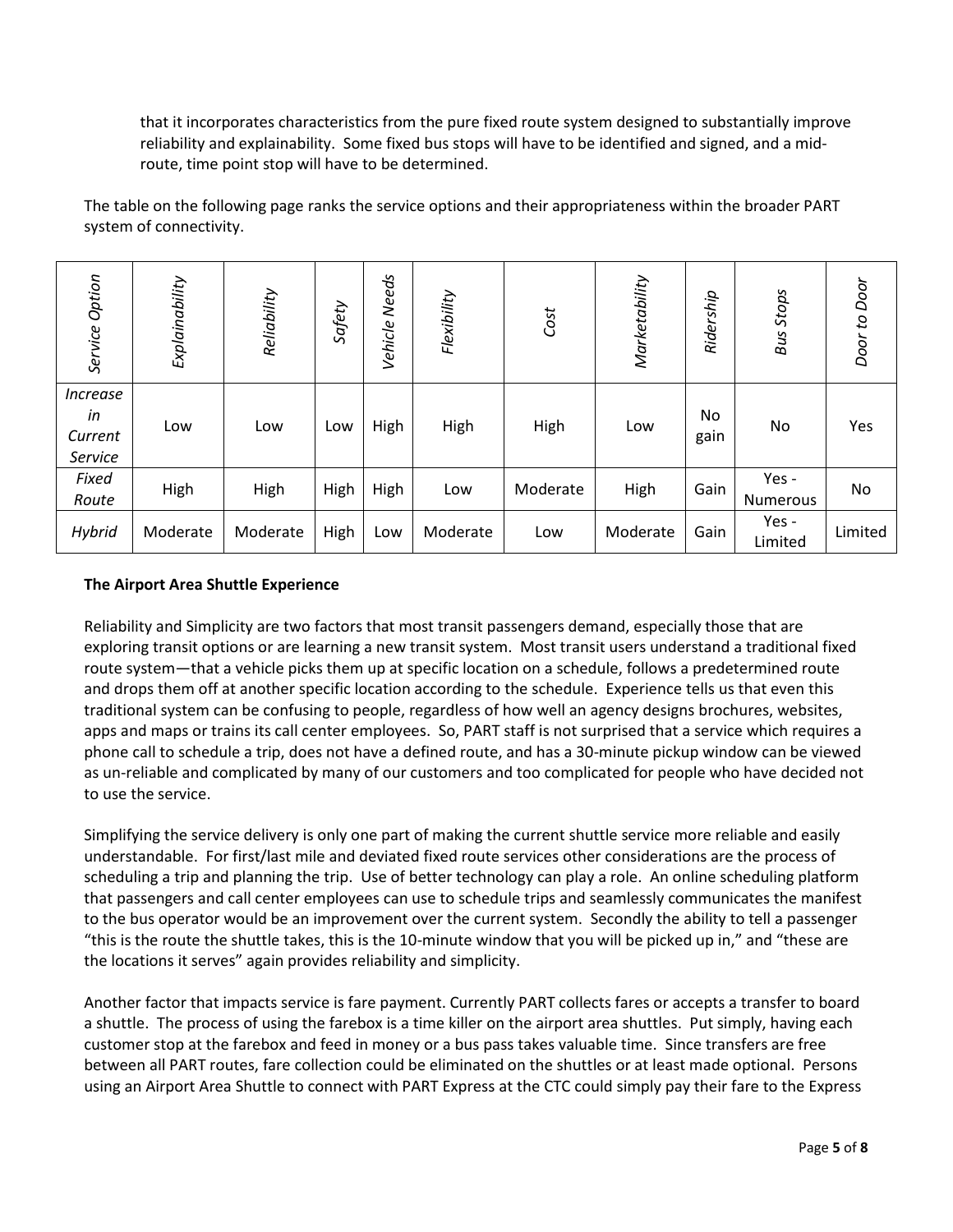Bus operator. This can aid the bus operator in safely covering their assigned service area/route and making connections for customers.

The "door to door" expectation and undefined bus stops slows down current shuttle service delivery. The door to door service is a perk, but an understandable development given the land development pattern previously discussed (lack of sidewalks, building setbacks…). To address both of these issues each route and business has been evaluated for appropriate bus stop locations.

Currently shuttle pickups must be phoned in to the call center. The pickup is placed on a Google Sheet that immediately updates and can be seen by dispatch and drivers when at the CTC. The shuttle operators go by dispatch and visually receive the pickup schedule. While this system works, it does not let passengers directly schedule a pickup online or confirm they are on the schedule. If the system were internet based, it would be possible to put the schedule on smart phones or tablets that the drivers carry.

The call center will also need more detailed information concerning the service boundary or limits, street addresses that are served, where stops are made. Under the hybrid system, new passengers who need a deviation, due to distance or difficulty accessing established bus stops, would need to call PART staff or register to validate they are in the service area for deviations and to get the time frames for their pickup window.

In a true demand response system, routing becomes critical. Under the current service delivery approach, knowledge of the area (the street network and location of businesses) is very important. Moving to a fixed route would eliminate the need for extensive knowledge of the area making it easier for any operator to assume an Airport Area Shuttle route.

#### **Service Costs Considerations**

Implementation of any of the three options presented above would require additional resources. Each option would require driver wages, vehicles, maintenance, fuel and improved technology. Depending on the service option, costs could rise in excess of what PART will be able to sustain.

For all options, maintenance would be covered by the contractor under the regular repair rate, and not pose a funding concern. Theoretically the number of miles driven would not increase since PART does not intend on extending the service area or frequency in any of the options, therefore no added wear and tear on vehicles.

Increases in costs will largely be seen in additional service hours. PART transit services are billed by the number of in-service hours operated. Shuttle service option 1 would increase service hours by the largest amount, and both options 2 and 3 will increase service hours by half the amount option 1 would.

Improved technology would address deficiencies in the pick-up reservations system. PART staff recommends that the shuttle system uses online scheduling and employs a more efficient use of Transloc for scheduling deviations. This upgrade will make the system easier to use for customer, call center, dispatch and bus operator. Deviation passengers should be able to schedule online and see their scheduled pickup. The driver should be able to readily access their scheduled deviation pickups via smart phone or internet connected tablet. It is possible to use existing smart phones and website Wordpress plugins to achieve these results at a very low cost.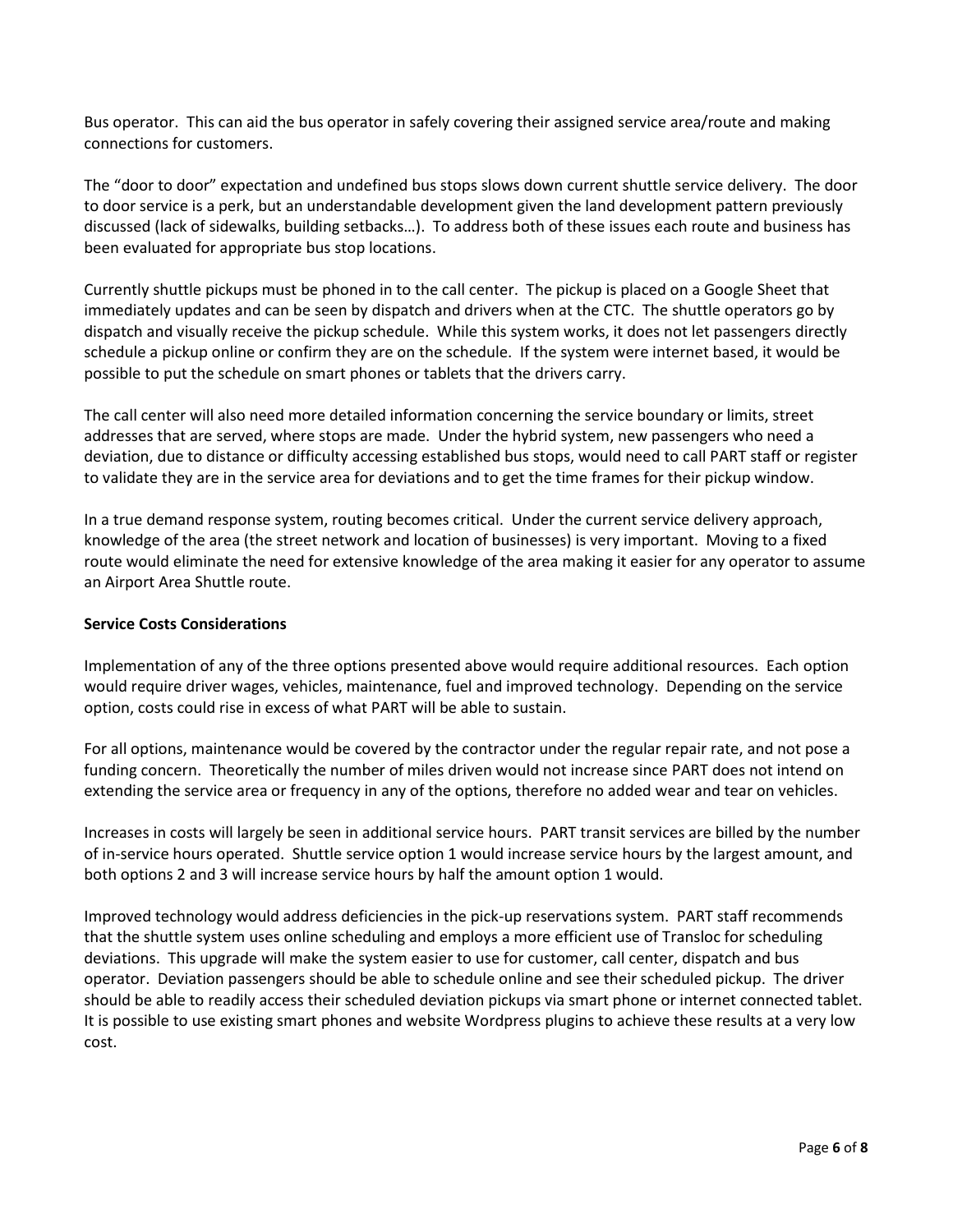## **Recommended Service Plan: Deviated Fixed Route**

Image 4 illustrates the entire deviated fixed route system. All of the popular locations will be served at the expense of some less popular locations. This approach would preserve the majority of the current ridership. The five routes shown on the map fulfill the following criteria:

| Service Area          | Loop Length (mi.) | Runtime | Wiggle |
|-----------------------|-------------------|---------|--------|
| Airport               | 12.69             | 21.8    | 8.2    |
| Friendly              | 13.98             | 24.0    | 6.0    |
| Piedmont              | 12.88             | 22.1    | 7.7    |
| Sandy Ridge           | 12.92             | 22.2    | 7.8    |
| <b>Pleasant Ridge</b> | 12.87             | 22.1    | 7.9    |

Each route has time devoted to getting to the mid-trip time point, making stops along the way; and then time devoted to getting back to the CTC, making more stops along the way. This can be further understood as 10 minute windows for pickups along the route.

On each trip the shuttle would follow the same route, deviating to a designated deviation point if need be, then, stopping, if necessary, at the midway point. This would complete the first 10-minute window pickups. The second half of the run would then start, making the remaining 10-minute window pickups and leaving time to return to the CTC, deviating to a designated deviation point if need be. (Illustrated in Image 4). There is a time table for each route to follow with the bus stops having associated times. This creates clarity for shuttle customers.



This service delivery method is designed to provide reliability by creating a five-shuttle system and limiting the service area. It addresses safety or speeding concerns by standardizing the routes' lengths. It addresses the service's explainability by defining a route and service territory and allows for ten-minute pickup windows instead of 30-minute windows.

### **Further recommendations:**

Deviations: Staff recommends only 2 set deviation points per shuttle route. This service design has a defined service limit that would need to be adhered to.

Locating stops: PART recommends that bus stops along each shuttle route (and the set deviations) be located to attract the most people from the most possible destinations. This process starts with the boardings data and using the spots with the most boardings as stops. Further priority was given to spots along each route where a cluster of boarding